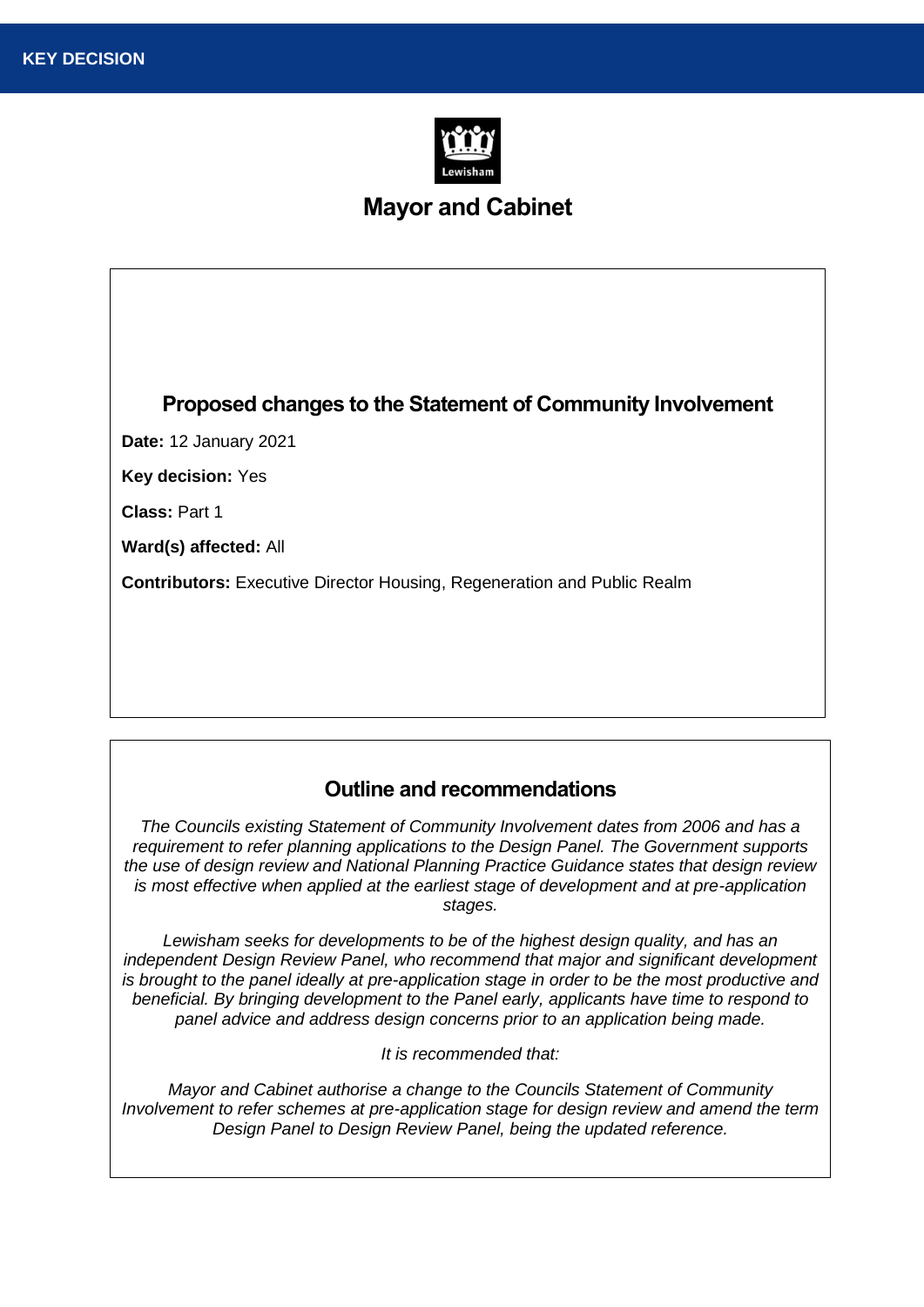# **Timeline of engagement and decision-making**

July 2006 – The Current Statement of Community Involvement was adopted.

June 2020 – temporary modifications to the SCI which will be reviewed after a 3 months period.

September 2020 – temporary modifications to the SCI agreed for a period of 3 months for planning decisions and format of local meetings. Additional updates to the SCI for Local Plan preparation and consultation.

## **1. Summary**

- 1.1. The Councils existing Statement of Community Involvement (SCI) dates from 2006. There is a need to review existing process through updates in national policy and guidance.
- 1.2. The SCI requires that certain planning applications are referred to the Design Panel, taking place once a planning application is received. National Guidance, and the Council's independent Design Review Panel recommend that design reviews take place at an early stage at pre-application stages.
- 1.3. It is therefore recommended to amend the existing SCI requirement to align with National Guidance and the terms of the Lewisham Design Review Panel.

### **2. Recommendations**

- 2.1. It is recommended that Mayor and Cabinet:
- 2.2. Authorise an amendment to paragraph 6.9 of the Councils Statement of Community Involvement so that the requirement to refer certain schemes to the Design Panel applies at pre-application stage and not at application stage and;
- 2.3. Amend the reference to the Design Panel so as to read Design Review Panel.

## **3. Policy Context**

- 3.1. The content of this report is consistent with the Councils policy framework. The SCI is a legal planning document that sets out how the Council will consult with the public and other stakeholders when preparing statutory development plan and supporting documents, and how long it will consult on planning applications. The SCI also sets out how the Council will fur fill its statutory duty to support neighbourhood planning. The Council must (as a minimum) comply with statutory requirements for consultation set out in relevant legislation and policy including:
	- The Town & Country Planning (Development Management Procedure) (England) Order 2015 – for planning applications
	- The Planning (Listed Buildings and Conservation Areas) Regulations 1990 (as amended) – for listed building consents
	- Planning and Compulsory Purchase Act 2004 (as amended)
	- The Town & Country Planning (Local Planning) (England) Regulations 2012 (as amended)
	- Localism Act 2011 (as amended)
	- The Neighbourhood Planning (General) Regulations 2012

#### **Is this report easy to understand?**

Please give us feedback so we can improve. Go to<https://lewisham.gov.uk/contact-us/send-us-feedback-on-our-reports>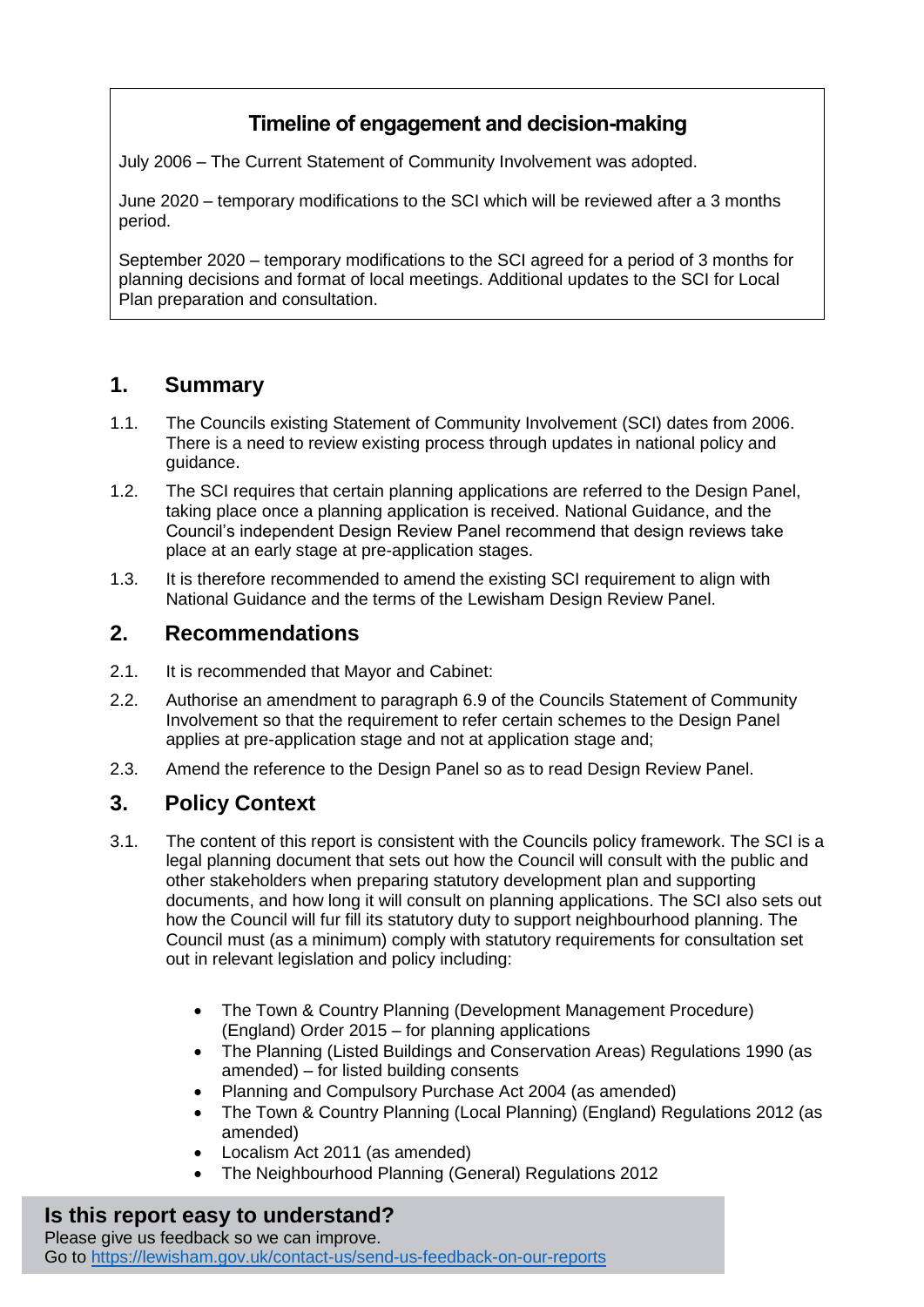- Neighbourhood Planning Act 2017
- Environmental Assessment of Plans and Programmes Regulations 2004
- Town and Country Planning (Local Planning) (England) (Coronavirus) (Amendment) Regulations 2020
- National Planning Policy Framework (NPPF) (2019) and National Planning Practice Guidance (NPPG).

#### **4. Background**

- 4.1. The Council adopted its current Statement of Community Involvement (SCI) in July 2006. The SCI forms part of the Local Development Framework and is a legal planning requirement. It sets out the Council's policy for involving and communicating with interested parties in matters relating to the preparation and revision of local development framework documents and the exercise of the authority's functions in relation to planning applications.
- 4.2. In particular, at section 6.9, page 28, it states that planning applications will be referred to the Design Panel. Diagram 1 sets out the Design Panel requirement within the existing Statement of Community Involvement.

#### **Diagram 1 – processes as set out in existing 2006 SCI**

|     | Stage / how the Council will consult                                                            |                                                                                                                                                                                                                                                                                                                                                                                                                                                                                                    |  |
|-----|-------------------------------------------------------------------------------------------------|----------------------------------------------------------------------------------------------------------------------------------------------------------------------------------------------------------------------------------------------------------------------------------------------------------------------------------------------------------------------------------------------------------------------------------------------------------------------------------------------------|--|
| 6.9 | <b>Comments by</b><br><b>Amenity Societies</b><br><b>Panel and Design</b><br>Panel <sup>7</sup> |                                                                                                                                                                                                                                                                                                                                                                                                                                                                                                    |  |
|     | The Design Panel                                                                                | The following planning applications will be referred to the Design Panel:<br>• planning applications for major new development and significant<br>alterations to existing buildings with scope to impact on the borough's<br>townscape. Major development is defined as commercial buildings<br>proposing 1,000sq.m. or more of new floorspace or 10 or more<br>residential units, and such other developments which the Council's Head<br>of Planning considers would benefit from design advice. |  |
|     |                                                                                                 | • applications for listed building consent involving substantial demolition<br>of any listed building and any application for listed building consent<br>involving alterations to Grade I and Grade II* listed buildings<br>any significant new buildings proposed within conservation areas.                                                                                                                                                                                                      |  |

- 4.3. Since the adoption of the SCI in 2006, the Government has introduced the National Planning Policy Framework, which was recently updated in July 2021, and publishes National Guidance.
- 4.4. The National Planning Policy Framework (2021) states at paragraph 133:
- 4.5. *Local Planning authorities should ensure that they have access to, and make appropriate use of, tools and processes for assessing and improving the design of development. These include workshops to engage the local community, design advice and review arrangements, and assessment frameworks such as Building for a Healthy*  Life51. These are of most benefit if used as early as possible in the evolution of *schemes, and are particularly important for significant projects such as large scale housing and mixed use developments. In assessing applications, local planning authorities should have regard to the outcome from these processes, including any recommendations made by design review panels.*
- 4.6. National Guidance 'Design: process and tools' states that:
- 4.7. *Design review is most effective when applied at the earliest stage of development. It*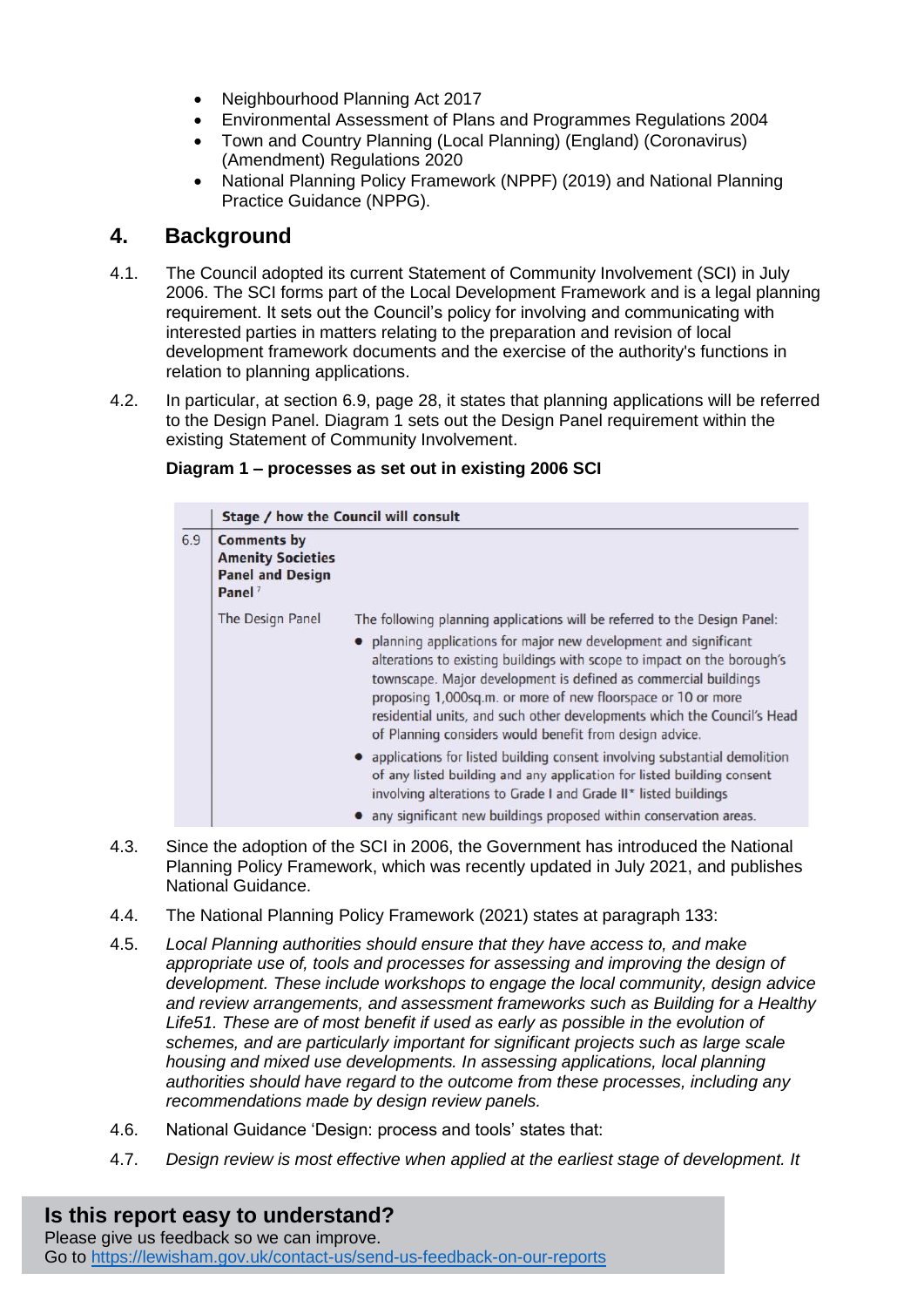*can be followed up at further stages as projects evolve, including pre-application and are implemented, referencing and building upon recommendations made in previous design reviews.* 

- 4.8. *Recommendations from design review panels can be used to support decision on applications so development proposals need to show how they have considered and addressed them.*
- 4.9. The Lewisham Design Review Panel state:
- 4.10. *Comments from the panel will be fed into the assessment of pre-application schemes, planning applications and appeals.*
- 4.11. *Schemes should be brought to the panel as early as possible within the design process in order to ensure a productive and beneficial outcome for all parties. By bringing a development to the panel early, design teams have an appropriate time to respond to panel advice and have a better chance to address design concerns prior to application – thus providing more assurances for the developer and helping to de-risk the planning application.*

### **5. Partial changes to SCI relating to Design Panel referral**

- 5.1. There is a clear need for design review, in order to ensure that the highest design quality is achieved in schemes, and that this is best achieved earlier in the planning process.
- 5.2. It is proposed to amend the requirements of the SCI at section 6.9 so that schemes are referred at pre-application stage. Design review at an application stage is considered too late in the process as the design is finalised through submission of an application. The Design Review Panel referral should be undertaken at the pre-application stage, to supports the Council in delivering high quality developments and ensures that design review is undertaken early enough to inform a scheme.
- 5.3. Applicants would be expected to show how their scheme has evolved as a result of local engagement and consultation including the Lewisham Design Review Panel in their submissions, most likely as part of the Design and Access Statement/ Planning Statement.

#### 5.4. **Diagram 2 – referral of schemes at pre-application stage**

|     | Stage / how the Council will consult                                                            |                                                                                                                                                                                                                                                                                                                                                                                                                                                                                                                                                                                                                                                                                                                                                                                           |  |
|-----|-------------------------------------------------------------------------------------------------|-------------------------------------------------------------------------------------------------------------------------------------------------------------------------------------------------------------------------------------------------------------------------------------------------------------------------------------------------------------------------------------------------------------------------------------------------------------------------------------------------------------------------------------------------------------------------------------------------------------------------------------------------------------------------------------------------------------------------------------------------------------------------------------------|--|
| 6.9 | Comments by<br><b>Amenity Societies</b><br><b>Panel and Design</b><br>Review Panel <sup>7</sup> |                                                                                                                                                                                                                                                                                                                                                                                                                                                                                                                                                                                                                                                                                                                                                                                           |  |
|     | The Design<br>Review Panel                                                                      | The following pre-applications will be referred to the Design Review Panel:<br>proposals for major new development and significant alterations to<br>existing buildings with scope to impact on the borough's townscape.<br>Major development is defined as commercial buildings proposing<br>1,000sq.m. or more of new floorspace or 10 or more residential units,<br>and such other developments which the Council's Head of Planning<br>considers would benefit from design advice.<br>• proposals for listed building consent involving substantial demolition of<br>any listed building and any application for listed building consent<br>involving alterations to Grade I and Grade II* listed buildings<br>proposals for any significant new buildings within conservation areas. |  |
|     |                                                                                                 |                                                                                                                                                                                                                                                                                                                                                                                                                                                                                                                                                                                                                                                                                                                                                                                           |  |

5.5. The SCI refers to the Design Panel, who are now known as the Lewisham Design Review Panel. It is recommended that the terms in the SCI are updated to reflect the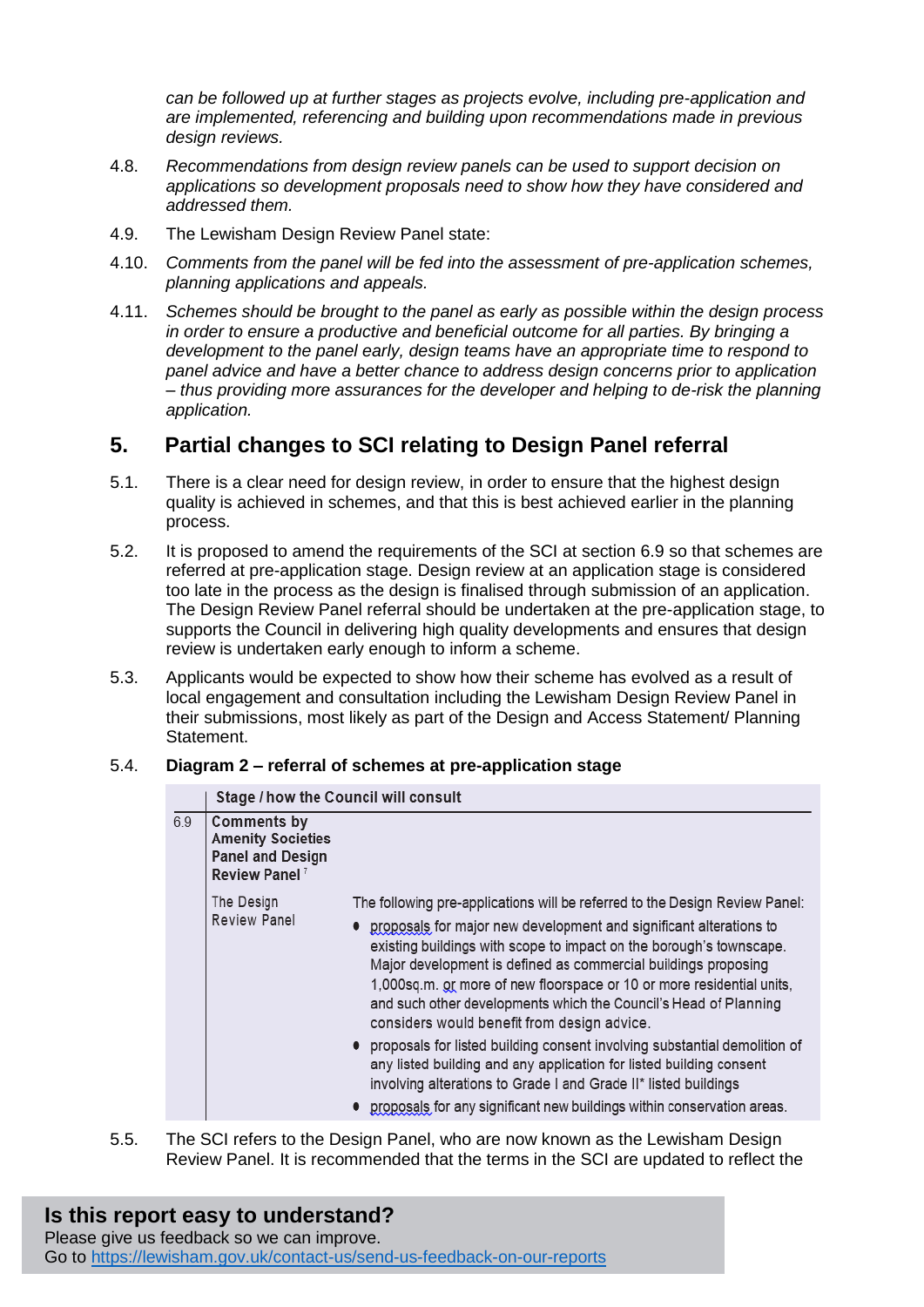current naming convention.

### **6. Financial implications**

- 6.1. Design Review panel sessions at pre-application stage are paid for by the applicant. Those held at application stage, often are a cost to the Planning Service and an added constraint on officer time.
- 6.2. By requiring design review at an earlier stage, this will improve the design quality of schemes which should enable a smoother planning process with less public opposition to design and reduced risk of lengthy and costly planning appeals.

## **7. Legal implications**

- 7.1. The Council as the local planning authority has a legal obligation to prepare a statement of community involvement (the SCI). The SCI must be reviewed at least every five years.
- 7.2. The proposed amendments will bring the SCI up to date with guidance contained within the NPPF.
- 7.3. The Equality Act 2010 (the Act) introduced a new public sector equality duty (the equality duty or the duty). It covers the following nine protected characteristics: age, disability, gender reassignment, marriage and civil partnership, pregnancy and maternity, race, religion or belief, sex and sexual orientation.

In summary, the council must, in the exercise of its function, have due regard to the need to:

- Eliminate unlawful discrimination, harassment and victimisation and other conduct prohibited by the Act
- Advance equality of opportunity between people who share a protected characteristic and those who do not
- Foster good relations between people who share a protected characteristic and persons who do not share it
- 7.4. The duty continues to be a "have regard duty", and the weight to be attached to it is a matter for the decision maker, bearing in mind the issues of relevance and proportionality. It is not an absolute requirement to eliminate unlawful discrimination, advance equality of opportunity or foster good relations.
- 7.5. The Equality and Human Rights Commission has issued Technical Guidance on the Public Sector Equality Duty and statutory guidance entitled "Equality Act 2010 Services, Public Functions & Associations Statutory Code of Practice". The council must have regard to the statutory code in so far as it relates to the duty and attention is drawn to Chapter 11 which deals particularly with the equality duty. The Technical Guidance also covers what public authorities should do to meet the duty. This includes steps that are legally required, as well as recommended actions. The guidance does not have statutory force but nonetheless regard should be had to it, as failure to do so without compelling reason would be of evidential value. The statutory code and the technical guidance can be found at:

[https://www.equalityhumanrights.com/en/publication-download/technical-guidance](https://www.equalityhumanrights.com/en/publication-download/technical-guidance-public-sector-equality-duty-england)[public-sector-equality-duty-england](https://www.equalityhumanrights.com/en/publication-download/technical-guidance-public-sector-equality-duty-england)

7.6. The legal implications of amending the SCI to be effective immediately have been taken into account. It is lawful to take decisions on the basis of the new SCI if approved by Mayor and Cabinet. The legitimate expectation that decisions will be taken in accordance with the published SCI and its procedures is important.

# **Is this report easy to understand?**

Please give us feedback so we can improve. Go to<https://lewisham.gov.uk/contact-us/send-us-feedback-on-our-reports>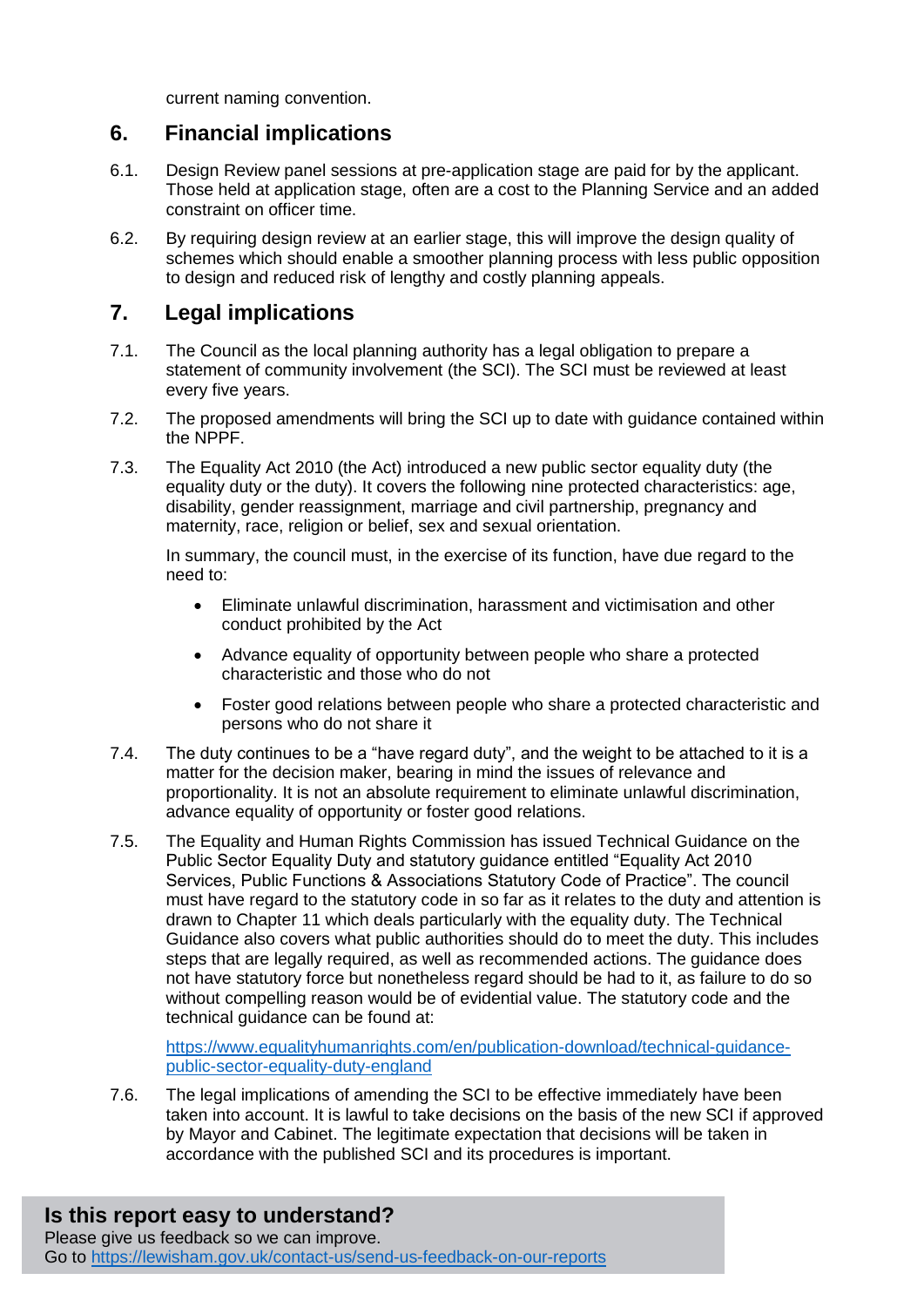- 7.7. For the reasons set out in this report, it is considered necessary to revise the requirement for Design Panel referral to pre-application stage.
- 7.8. Any comments received will be reported verbally to Mayor and Cabinet when this report is considered.

## **8. Equalities implications**

8.1. The advice from the Design Review Panel is an important means of achieving planning policy on high quality design in new developments. The earlier that the Design review is held as part of pre-application discussions, Officers will be able to ensure that developments promote equal opportunities, including use of sustainable technology to address air quality and climate change, landscape and play space, tenure blind housing and affordable housing.

### **9. Climate change and environmental implications**

9.1. The Design Review Panel advise on creating the highest quality and most sustainable forms of development. The earlier that feedback from the DRP is incorporated into a scheme by an applicant, the more likely it is to be successful in addressing sustainable development and climate change matters.

#### **10. Crime and disorder implications**

10.1. There are no crime and disorder implications.

#### **11. Health and wellbeing implications**

11.1. There are no health and wellbeing implications.

#### **12. Background papers**

12.1. Lewisham Statement of Community Involvement

[https://lewisham.gov.uk/myservices/planning/policy/ldf/statement-of-community](https://lewisham.gov.uk/myservices/planning/policy/ldf/statement-of-community-involvement)[involvement](https://lewisham.gov.uk/myservices/planning/policy/ldf/statement-of-community-involvement) 

#### **13. Glossary**

| Term                                               | <b>Definition</b>                                                                                                                                                                                                                                                                                                                                                                   |
|----------------------------------------------------|-------------------------------------------------------------------------------------------------------------------------------------------------------------------------------------------------------------------------------------------------------------------------------------------------------------------------------------------------------------------------------------|
| <b>Statement of Community</b><br>Involvement (SCI) | The SCI forms part of the Local Development Framework and<br>is a legal planning requirement. It sets out the Council's policy<br>for involving and communicating with interested parties in<br>matters relating to the preparation and revision of local<br>development framework documents and the exercise of the<br>authority's functions in relation to planning applications. |
| Design Panel/ Design Review<br>Panel (DRP)         | Design review is an independent assessment of development<br>proposals by a panel of multidisciplinary professionals and<br>experts, which can inform and improve design quality in new<br>development. It is not intended to replace advice from<br>statutory consultees and advisory bodies, or be a substitute<br>for local authority design skills or community engagement.     |

#### **Is this report easy to understand?**

Please give us feedback so we can improve. Go to<https://lewisham.gov.uk/contact-us/send-us-feedback-on-our-reports>